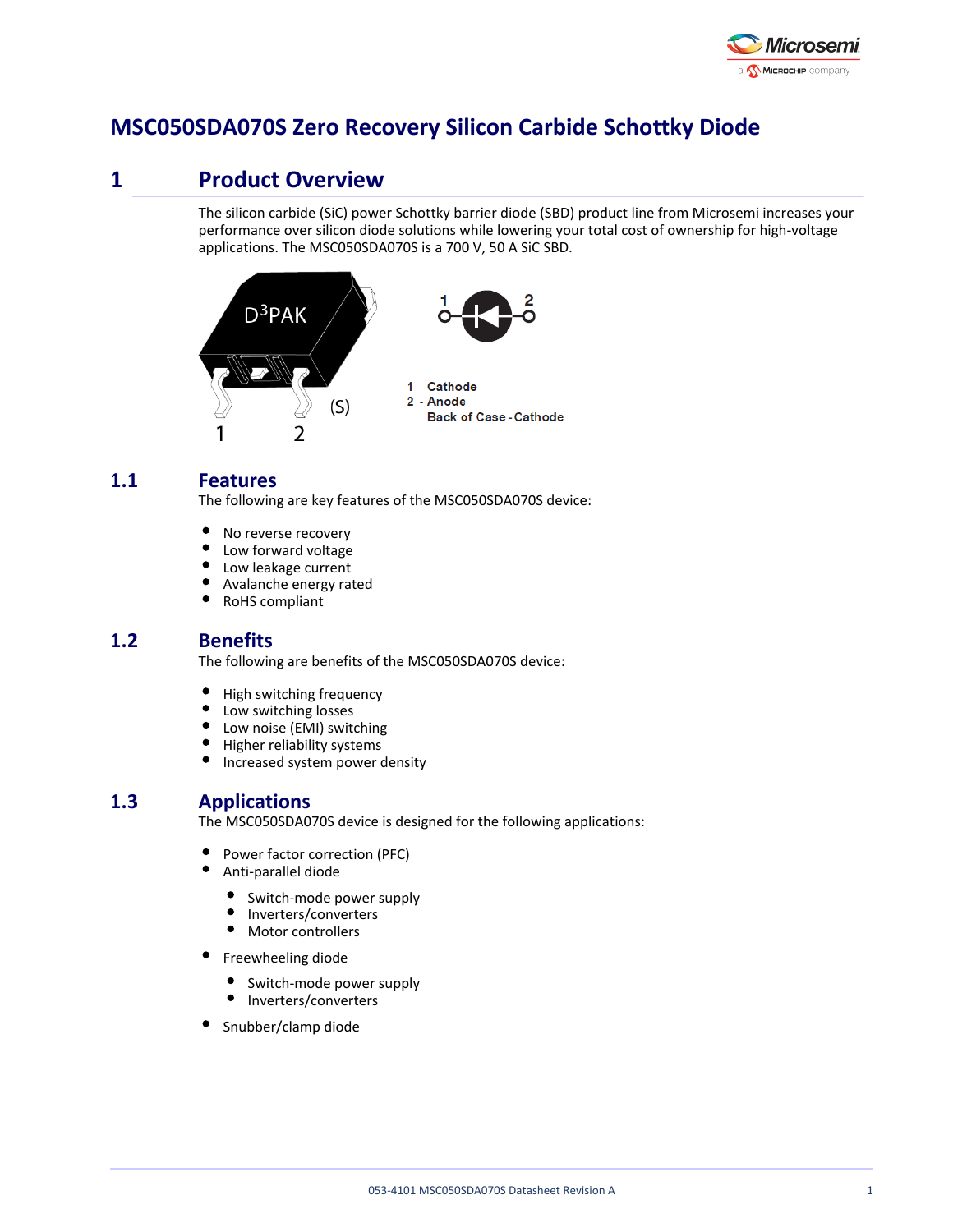

# **2 Device Specifications**

This section shows the specifications of the MSC050SDA070S device.

# **2.1 Absolute Maximum Ratings**

The following table shows the absolute maximum ratings of the MSC050SDA070S device.

All ratings at T $c = 25$  °C unless otherwise specified.

#### **Table 1 • Absolute Maximum Ratings**

| Symbol      | Parameter                                                                                          |                | Ratings      | Unit |
|-------------|----------------------------------------------------------------------------------------------------|----------------|--------------|------|
| <b>VR</b>   | Maximum DC reverse voltage                                                                         |                | 700          | v    |
| <b>VRRM</b> | Maximum peak repetitive reverse voltage                                                            |                | 700          |      |
| <b>VRWM</b> | Maximum working peak reverse voltage                                                               |                | 700          |      |
| <b>IF</b>   | Maximum DC forward current                                                                         | $T_c = 25 °C$  | 88           | A    |
|             |                                                                                                    | $T_c = 135 °C$ | 39           |      |
|             |                                                                                                    | $T_c = 145 °C$ | 32           |      |
| <b>IFRM</b> | Repetitive peak forward surge current ( $t_P$ = 8.3 ms, half sine wave)                            |                | 128          |      |
| <b>IFSM</b> | Non-repetitive forward surge current ( $t_P = 8.3$ ms, half sine wave)                             |                | 124          |      |
| Ртот        | Power dissipation                                                                                  | $T_c = 25 °C$  | 283          | W    |
|             |                                                                                                    | $T_c = 110 °C$ | 123          |      |
| TJ, TstG    | Operating junction and storage temperature range                                                   |                | $-55$ to 175 | °C   |
| Tı.         | Lead temperature for 10 seconds                                                                    |                | 300          |      |
| EAS         | Single-pulse avalanche energy<br>(starting T <sub>j</sub> = 25 °C, L = 0.08 mH, peak $I_L$ = 50 A) |                | 100          | mJ   |

The following table shows the thermal and mechanical characteristics of the MSC050SDA70S device.

#### **Table 2 • Thermal and Mechanical Characteristics**

| Symbol | Characteristic                      | Min | Tvp        | Max  | Unit |
|--------|-------------------------------------|-----|------------|------|------|
| Reic   | Junction-to-case thermal resistance |     | 0.37       | 0.53 | °C/W |
| Wt     | Package weight                      |     | 0.14<br>oz |      |      |
|        |                                     |     | 4.0        |      | g    |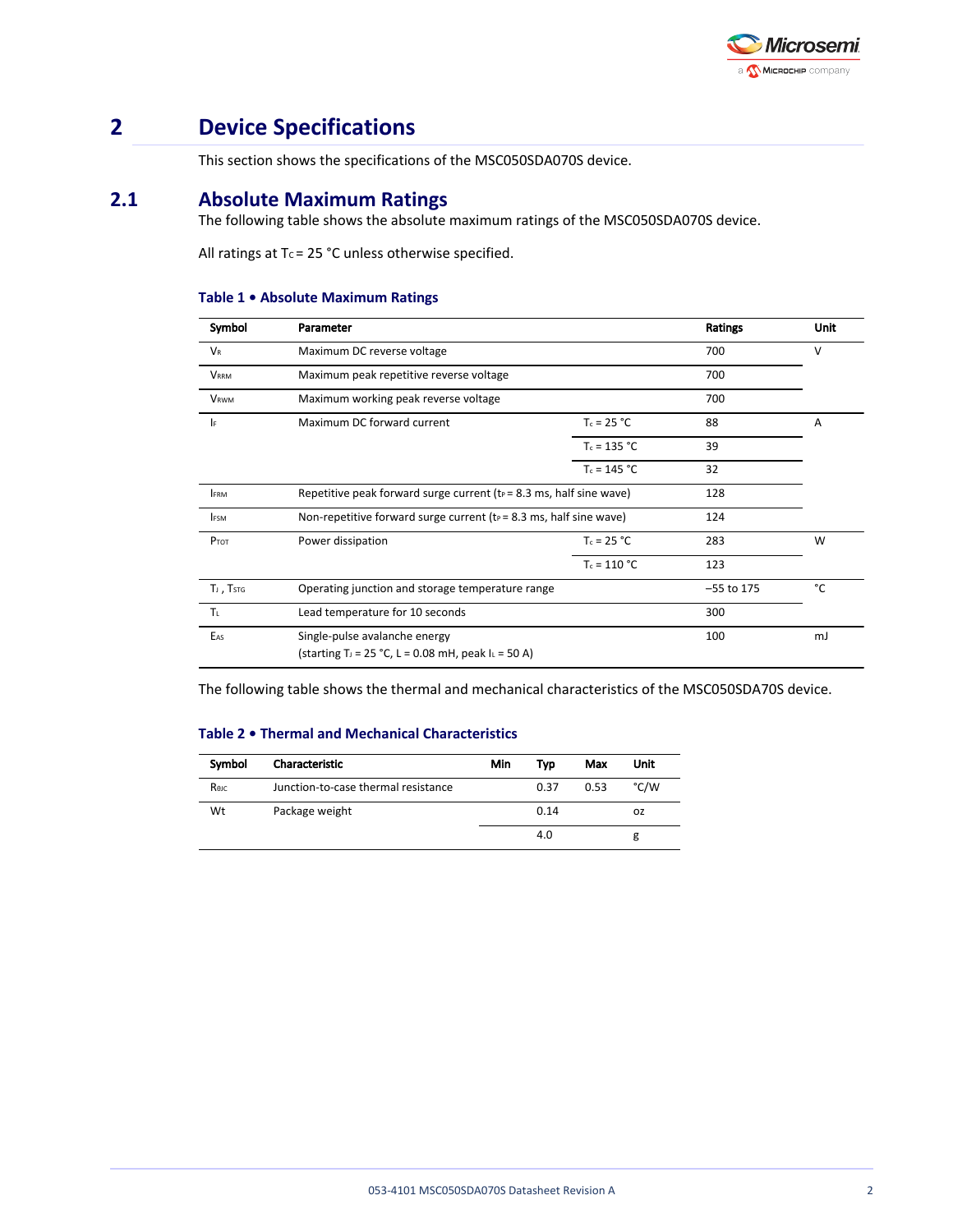

# **2.2 Electrical Performance**

The following table shows the static characteristics of the MSC050SDA070S device.

| Symbol         | Characteristic          | <b>Test Conditions</b>                             | Min | Typ  | Max | Unit |
|----------------|-------------------------|----------------------------------------------------|-----|------|-----|------|
| $V_F$          | Forward voltage         | $I_F = 50 A$ , T <sub>J</sub> = 25 °C              |     | 1.5  | 1.8 | v    |
|                |                         | $I_F = 50 A$ , T <sub>J</sub> = 175 °C             |     | 1.9  |     |      |
| <b>IRM</b>     | Reverse leakage current | $V_R = 700 V$ , T <sub>J</sub> = 25 °C             |     | 15   | 200 | μA   |
|                |                         | $V_R = 700 V$ , T <sub>J</sub> = 175 °C            |     | 250  |     |      |
| Qc             | Total capacitive charge | $V_R = 400 V$ . T <sub>J</sub> = 25 °C             |     | 133  |     | nC   |
| C <sub>1</sub> | Junction capacitance    | $V_R = 1 V$ , T <sub>J</sub> = 25 °C, $f = 1 MHz$  |     | 2034 |     | pF   |
|                | Junction capacitance    | $V_R = 200$ V, T <sub>J</sub> = 25 °C, $f = 1$ MHz |     | 248  |     |      |
|                | Junction capacitance    | $V_R = 400$ V, T <sub>J</sub> = 25 °C, $f = 1$ MHz |     | 216  |     |      |

### **Table 3 • Static Characteristics**

# **2.3 Performance Curves**

This section shows the typical performance curves of the MSC050SDA070S device.



### **Figure 1 • Maximum Transient Thermal Impedance**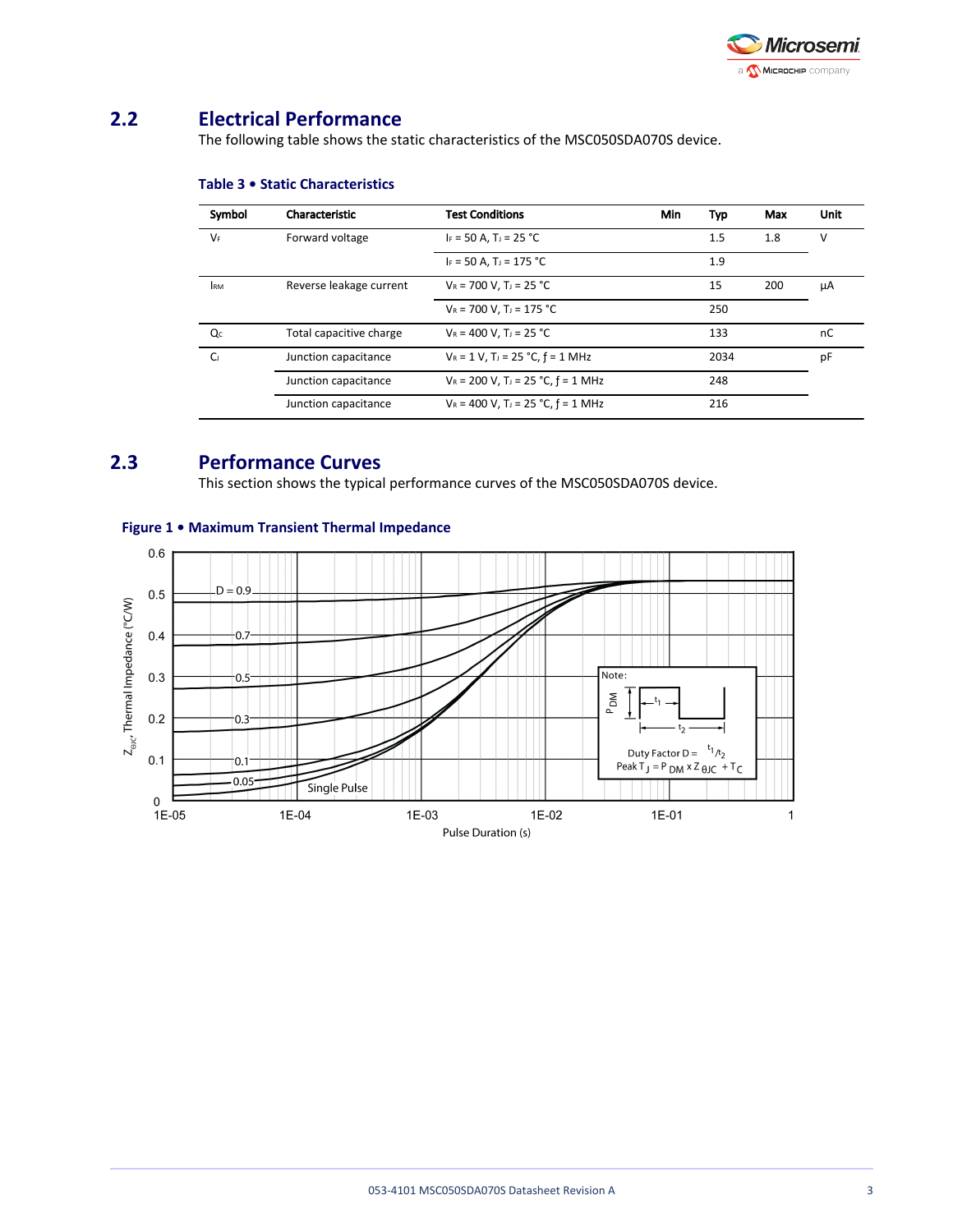

#### 100  $25^{\circ}$ C 90 80 I<sub>F</sub>, Forward Current (A) 70  $-55^{\circ}$ C-60 -125∣°C 50 40 175 °C 30 20  $10$  $\pmb{0}$  $\mathbf 0$  $0.5\,$  $1.5$  $\sqrt{2}$  $2.5$  $\sqrt{3}$  $3.5\,$  $\overline{\mathbf{4}}$  $\overline{\phantom{0}}$  1  $V_{F}$ , Forward Voltage (V)









#### **Figure 2 • Forward Current vs. Forward Voltage Figure 3 • Max. Forward Current vs. Case Temp.**







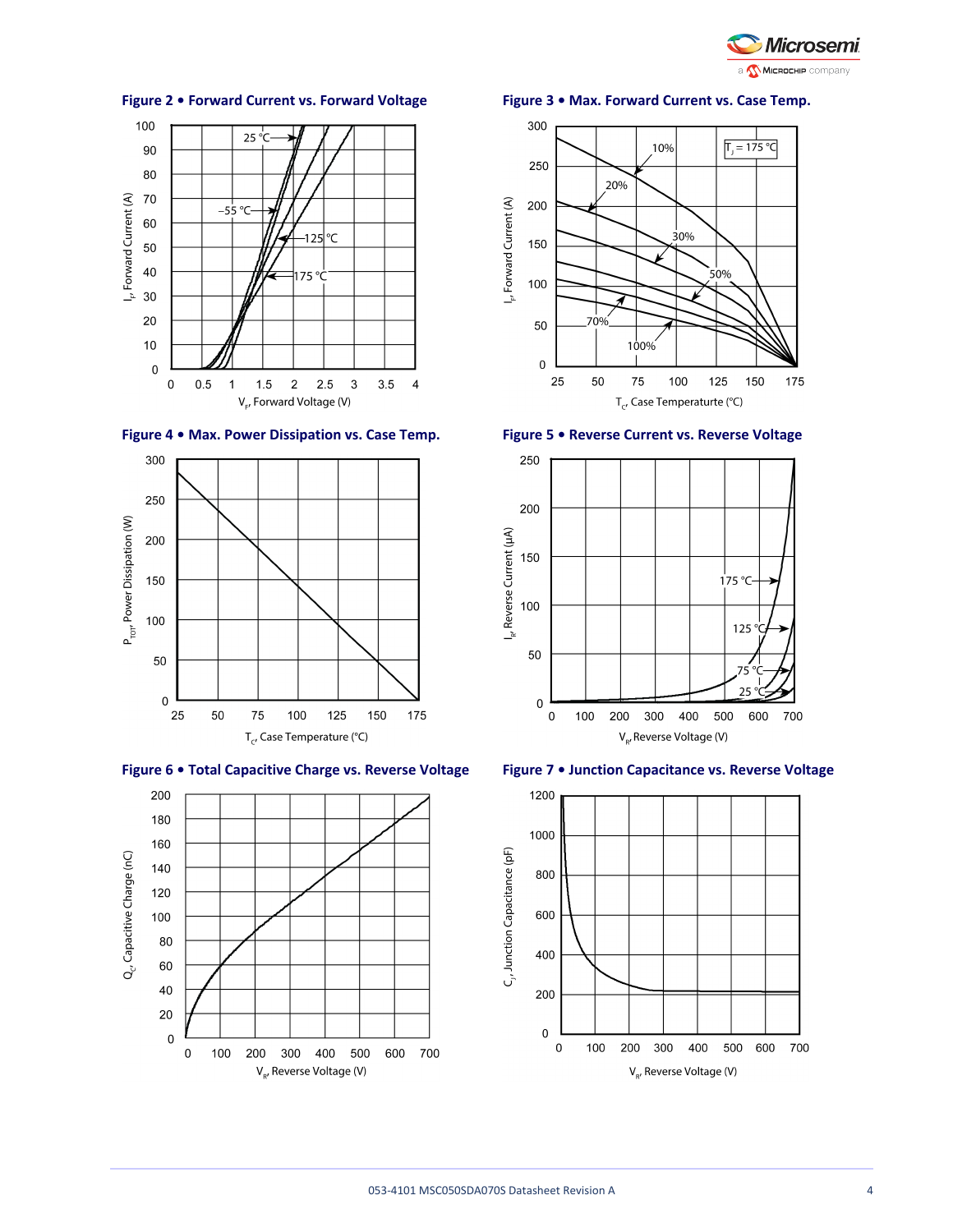

# **3 Package Specification**

This section shows the package specification of the MSC050SDA070S device.

# **3.1 Package Outline Drawing**

This following figure illustrates the TO-268 package outline of the MSC050SDA070S device.

### **Figure 8 • Package Outline Drawing**



The following table lists the TO-268 dimensions and should be used in conjunction with the Package Outline Drawing.

| Symbol | Min (mm) | Max (mm) | Min (in.) | Max (in.) |
|--------|----------|----------|-----------|-----------|
| A      | 4.90     | 5.10     | 0.193     | 0.201     |
| B      | 15.85    | 16.20    | 0.624     | 0.638     |
| C      | 18.70    | 19.10    | 0.736     | 0.752     |
| D      | 1.00     | 1.25     | 0.039     | 0.049     |
| E      | 13.80    | 14.00    | 0.543     | 0.551     |
| F      | 13.30    | 13.60    | 0.524     | 0.535     |
| G      | 2.70     | 2.90     | 0.106     | 0.114     |
| н      | 1.15     | 1.45     | 0.045     | 0.057     |
| ı      | 1.95     | 2.21     | 0.077     | 0.087     |
| J      | 0.94     | 1.40     | 0.037     | 0.055     |

#### **Table 4 • TO-268 Dimensions**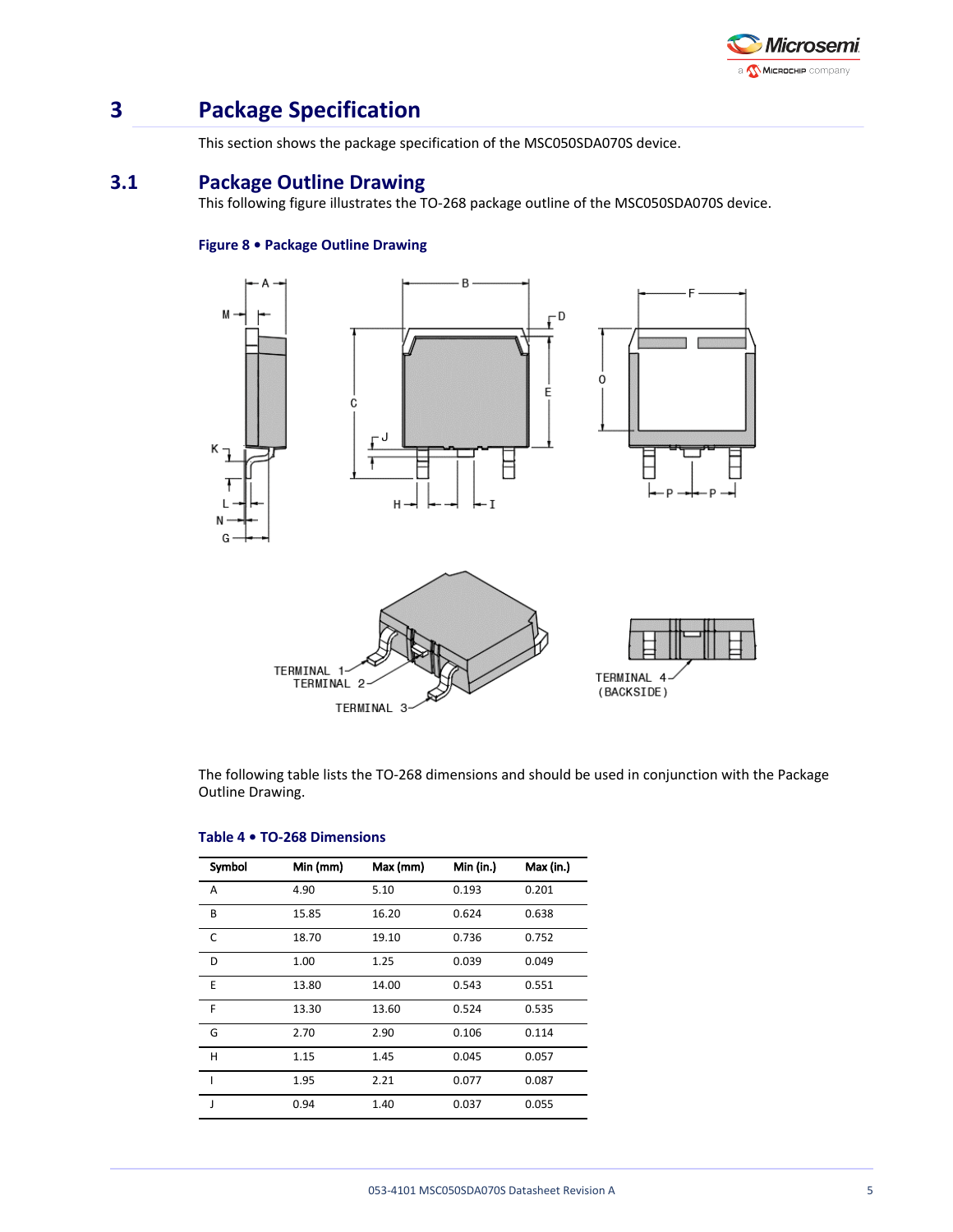

| Symbol            | Min (mm)        | Max (mm) | Min (in.)        | Max (in.) |  |
|-------------------|-----------------|----------|------------------|-----------|--|
| К                 | 2.40            | 2.70     | 0.094            | 0.106     |  |
| L                 | 0.40            | 0.60     | 0.016            | 0.024     |  |
| M                 | 1.45            | 1.60     | 0.057            | 0.063     |  |
| N                 | 0.00            | 0.18     | 0.000            | 0.007     |  |
| O                 | 12.40           | 12.70    | 0.488            | 0.500     |  |
| P                 | 5.45 BSC (nom.) |          | 0.215 BSC (nom.) |           |  |
| Terminal 1        | Cathode         |          |                  |           |  |
| <b>Terminal 2</b> | Cathode         |          |                  |           |  |
| Terminal 3        | Anode           |          |                  |           |  |
| <b>Terminal 4</b> | Cathode         |          |                  |           |  |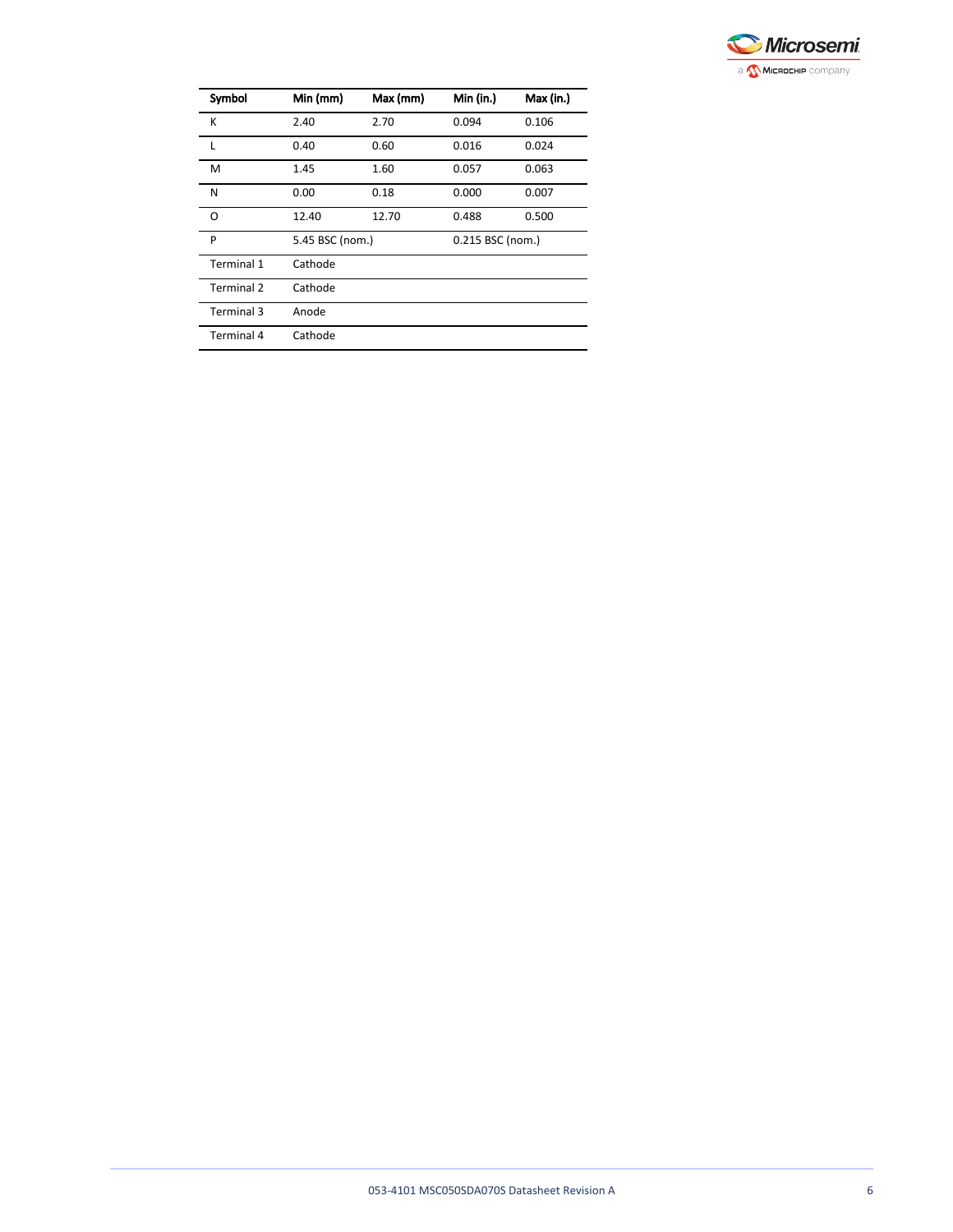



a **Wickellip** company

#### Microsemi Headqu One Enterprise, Aliso Viejo, CA 92656 USA Within the USA: +1 (800) 713-4113 Outside the USA: +1 (949) 380-6100 Sales: +1 (949) 380-6136 Fax: +1 (949) 215-4996 Email: sales.support@microsemi.com www.microsemi.com

© 2019 Microsemi. All rights reserved. Microsemi and the Microsemi logo are trademarks of Microsemi Corporation. All other trademarks and service marks are the property of their respective owners.

Microsemi makes no warranty, representation, or guarantee regarding the information contained herein or the suitability of its products and services for any particular purpose, nor does Microsemi assume any liability whatsoever arising out of the application or use of any product or circuit. The products sold hereunder and any other products sold by Microsemi have been subject to limited testing and should not be used in conjunction with mission-critical equipment or applications. Any performance specifications are believed to be reliable but are not verified, and Buyer must conduct and complete all performance and other testing of the products, alone and together with, or installed in, any end-products. Buyer shall not rely on any data and performance specifications or parameters provided by Microsemi. It is the Buyer's responsibility to independently determine suitability of any products and to test and verify the same. The information provided by Microsemi hereunder is provided "as is, where is" and with all faults, and the<br>entire risk associated with such information is entirely with the Buyer. licenses, or any other IP rights, whether with regard to such information itself or anything described by such information. Information provided in this document is proprietary to Microsemi, and Microsemi reserves the right to make any changes to the information in this document or to any products and services at any time without notice.

Microsemi, a wholly owned subsidiary of Microchip Technology Inc. (Nasdaq: MCHP), offers a comprehensive portfolio of semiconductor and system solutions for aerospace & defense, communications, data center and industrial markets. Products include high-performance and radiation-hardened analog mixed-signal integrated circuits, FPGAs, SoCs and ASICs; power management products; timing and synchronization devices and precise time solutions, setting the world's standard for time; voice processing devices; RF solutions; discrete components; enterprise storage and communication solutions; security technologies and scalable anti-tamper products; Ethernet solutions; Power-over-Ethernet ICs and midspans; as well as custom design capabilities and services. Microsemi is headquartered in Aliso Viejo, California, and has approximately 4,800 employees globally. Learn more at www. microsemi.com.

053-4101 | May 2019 | Final